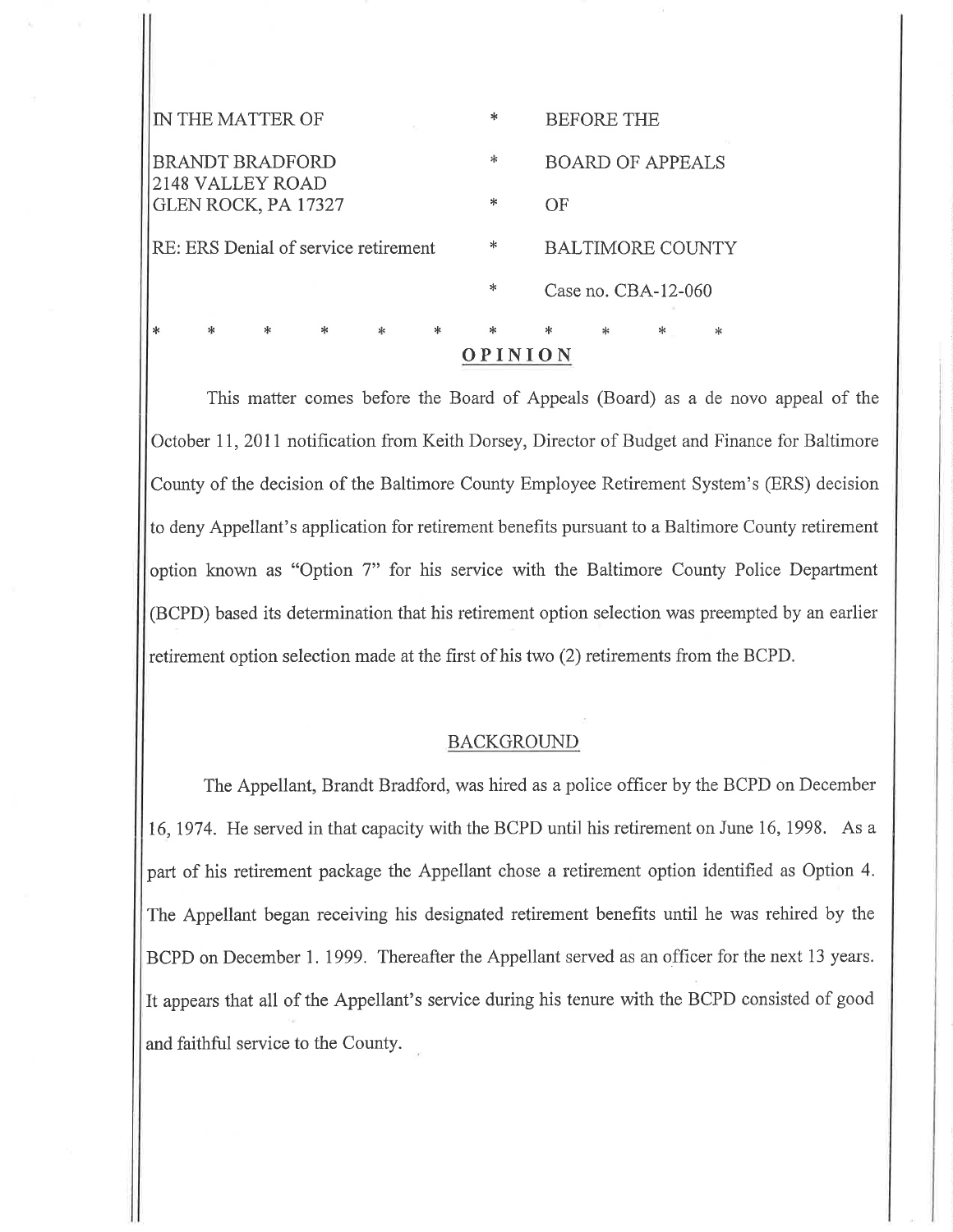#### In the mâtter of: Brandt Bradford/CBA-l2-060

In June of 2012 the Appellant sought to retire from the BCPD. He presented himself to the Baltimore County Retirement Office and requested that he be allowed to retire under a retirement provision known as "Option 7". The foregoing retirement option did not exist at the time of the Appellant's 1998 retirement.

A legal opinion was issued by the Baltimore County Office of Law which concluded that the Appellant was preempted from retiring with Option 7 as one of his retirement benefits. The conclusion of the legal opinion was that the Appellant as a retiree could not change his retirement option based upon Section 5-l-231(a) of the Baltimore County Code which reads in pertinent part, "a member who has selected an optional benefit may not change the election after the frrst payment of the member's allowance become normally due except as provided below..."

#### ISSUE PRESENTED

Do the provisions of the Baltimore County Code act to bar the Appellant's retirement request?

### DISCUSSION

The facts of this matter appear not to be in dispute. Instead the Board is presented with a case of statutory interpretation. The statute presented to the Board for its review is Section 5- 1- 231 of the Baltimore County Code titled "Optional Allowances" Subsection (a) of the statute reads as follows:

\*a) In lieu of the disability or service allowances payable under the provisions of this subtitle, any member may, prior to the first receipt of allowance payments normally due , elect a retirement allowance of equivalent actuarial value in one (1) of the optional forms set out below. The election of the option shall be made on a form provided for that purpose and shall be filed with the Board of Trustees. The options provide either a lump sum payment or continued payments to a beneficiary nominated by written designation duly acknowledged and filed with the Board of Trustees. Should a member die prior to the expiration of thirty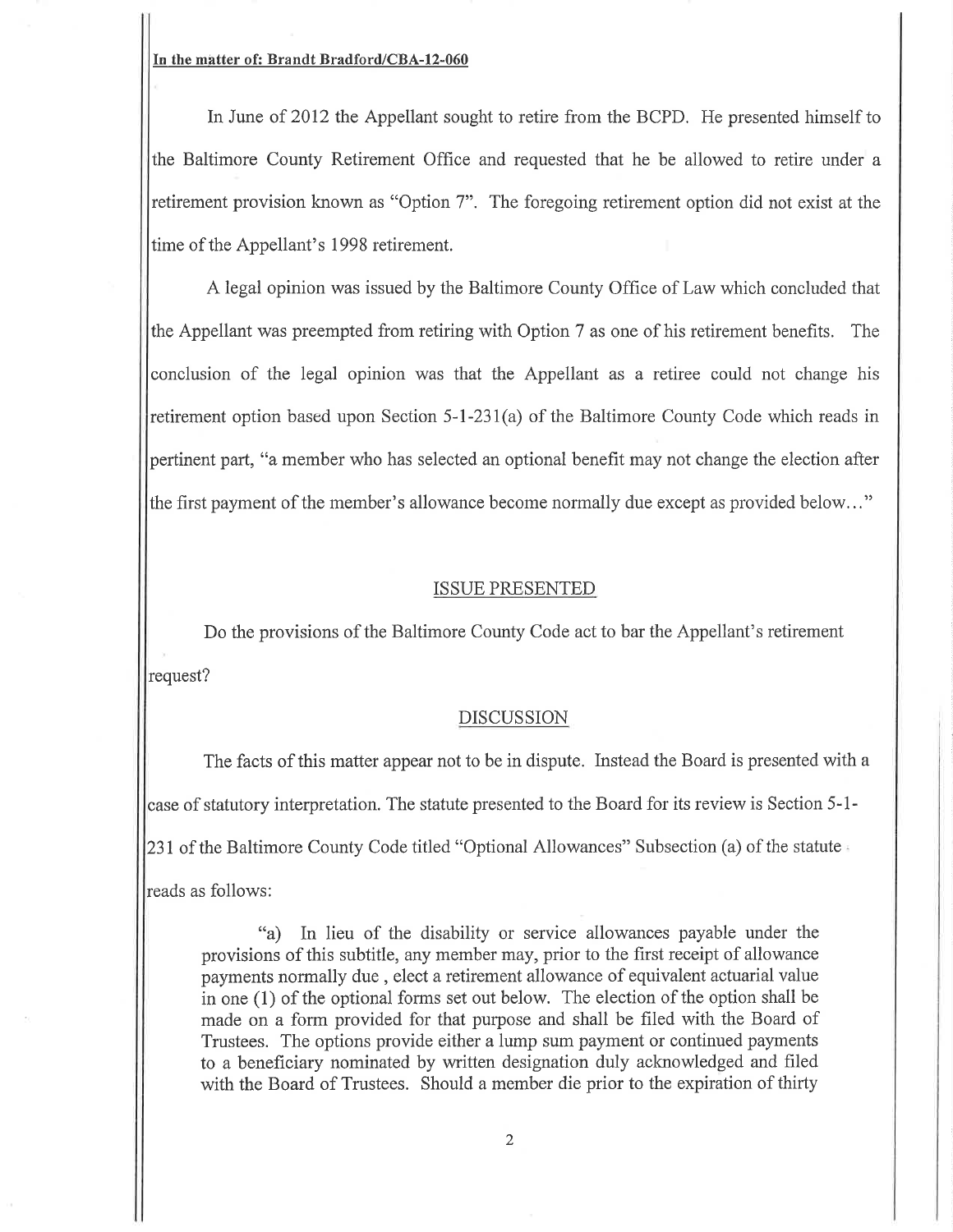In the matter of: Brandt Bradford/CBA-12-060

(30) days after the date of filing such election or prior to thirty (30) days after retirement. The Board of Trustees shall determine whether or not such election shall be void and of no effect, and the benefits payable on the member's account shall be the same as though the member's election had not been filed and the member died in active service. A member who has elected an optional benefit may not change such election after the first payment of the member's allowance normally due, except as provided below."

The disputed Option 7 states

Option (7) Subject to subsection (d) of this section, an employee who has completed at least twenty-five (25) years of actual service as a swom Baltimore County police officer, at least twenty-five (25) years of actual service as a swom Baltimore County firefighter, or any combination of actual service as a swom Baltimore county police office and Baltimore county firefighter equaling twentyfive  $(25)$  years of actual service may retire with the option of having fifty  $(50)$ percent of the retired member's retirement allowance continued throughout the life of and paid to the original beneficiary upon the retired member's death. This option shall be provided at no cost to the employee."

The retirement known as Option 7 did not exist at the time of Appellant's <sup>1998</sup>

retirement.

The evidence presented to the Board indicated that the Appellant was rehired by the

BCPD pursuant Section 4-8-102 of the Baltimore County Code titled SPECIAL PERSONNEL

RULES FOR POLICE AND FIRE DEPARTMENTS.

The applicable rule in the in this case is Special Rule No. 2.14 which states:

Special Rule 2.14. Former sworn employees.

A. Notwithstanding any other provision of these rules and subject to the conditions of the Director of Human Resources, upon written from the Chief of Police, may hire former employees of the Police Department who have previously been separated from employment from any sworn position in the Department into the position of police officer within twenty-four (24) months of the effective date of their separation from employment if:

1. The separation from employment is without prejudice; and

2. The employee has previously certified as eligible for rehire.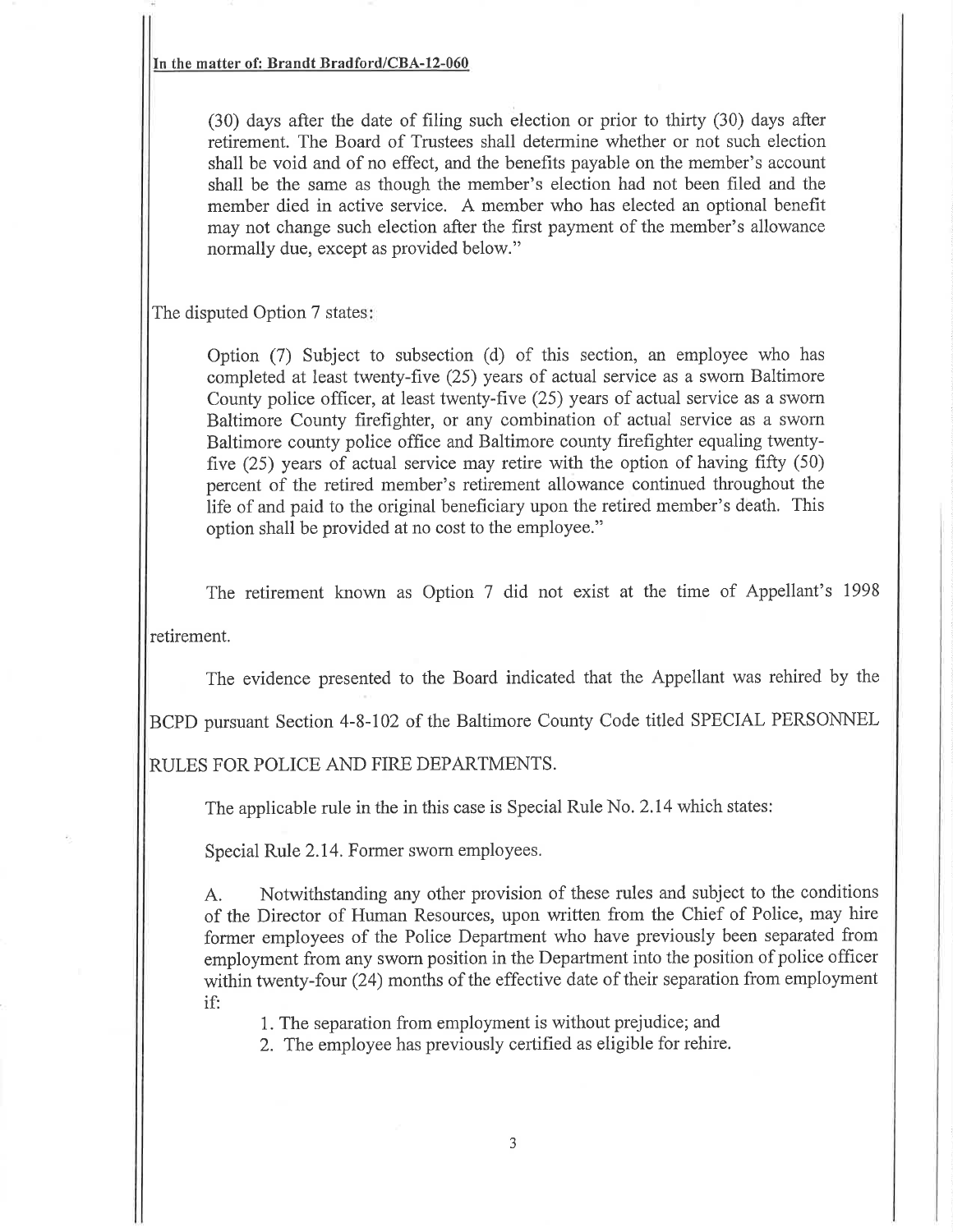In the mâtter of: Brandt Bradford/CBA-12-060

 $B.$  The former sworn employee may be considered without further competition for the class of police offrcer, if avacant position exists, subject to reasonable inquiries into the background and physical status of the employee between the time of separation from employment and application for rehire as may be deemed appropriate by the Chief of Police. The rehired employee's anniversary date shall be the date of rehire. Time away shall be considered as leave without pay for the purposes of calculating service and longevity credit. The rehired employee's sick leave balance at the time of resignation shall be restored unless it was used to determine the creditable service requirement, and other leave accruals shall be based on the adjusted service time. Benefits may not be earned for the time away from county service.

The Appellant contends that his "rehire" in 1999 effectively rendered his retirement in 1998 a nullity. Appellant's argument is based upon the provisions of Special Rule 2.14, supra. The argument is that upon his return to service the Appellant was no longer retired and therefore not covered by the benefits or restrictions of the retirement. While clearly the Appellant could no longer receive the monthly benefits of his retirement the question remains at to whether he was forever barred from selecting a retirement option upon his second retirement which did not exist at the time of his first retirement. The County Code does not specifically address this situation.

In opposition to the foregoing the County Office of Law argues that a "plain reading" of Code section 5-231(a) establishes that a retiree's receipt of a retirement allowance forecloses any future benefit option selection. The Office of Law contends the Baltimore County Employee Retirement System (ERS) is an administrative agency and therefore deference should be given to the ERS with respect to its own regulations and orders. It is noteworthy that the retirement decision in this matter was made by the Baltimore County Board of Trustee which was established pursuant to Article 3, Title 3, Subtitle 9 of the Baltimore County Code for the purpose of administering the Baltimore County Retirement System.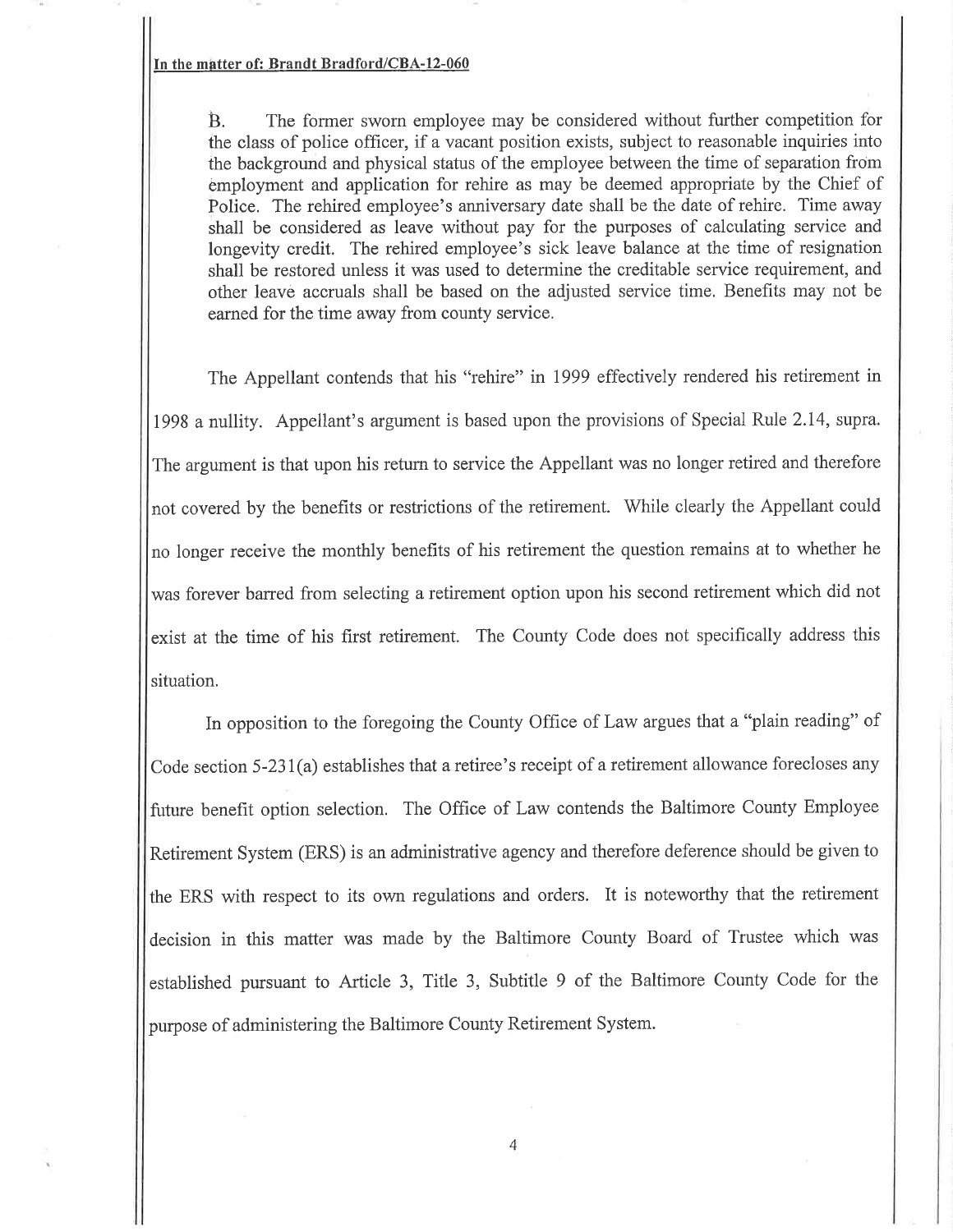## In the mâtter of: Brandt Bradford/CBA-12-060

Irrespective of which of the two foregoing County entities is considered as an agency, the courts have recognized that that the expertise of an agency in its own field should be respected. Salerian v. Md State Board of Physicians, 176 Md. App. 231, (2007). However, agency decisions receive no special deference on questions of law, which we review de novo. Talbot County y. Miles Point Property, LLC,  $415$  Md. 372, 384 (2010).

The essential first inquiry in matter of statutory interpretation is the plain meaning of the language of the statute.

Section 5-1-231 is silent as to effect of a rehire of a swom police officer pursuant to Special Rule 2.14 (supra). Likewise Special Rule 2.14 is silent as to the intended effect of an employee's rehire upon past and future retirement option selection. A plain reading of Section 5- I-231 clearly bars a retiree from making certain option selections after the first receipt of retirement allowances absent a finding by this Board that the language of Section 5-l-231 creates an ambiguity as to the intended effect of the law as drafted by the Baltimore County Council.

In this case it appears that there is an ambiguity in the law. A rehired employee pursuant to Special Rute 2.14 is clearly no longer retired. As such, is an employee considered a retiree at all? The provisions of Special Rule 2.14 (b) create a situation in which the period of retirement is specifically treated as "leave without pay for the purposes of calculating service and longevity credit." The net effect of the provision would appear to be that the Appellant and other sworn offrcers similarly situated have an opportunity to change the nature and value of their retirement conditions based upon the continuation of their employment after the period of leave without pay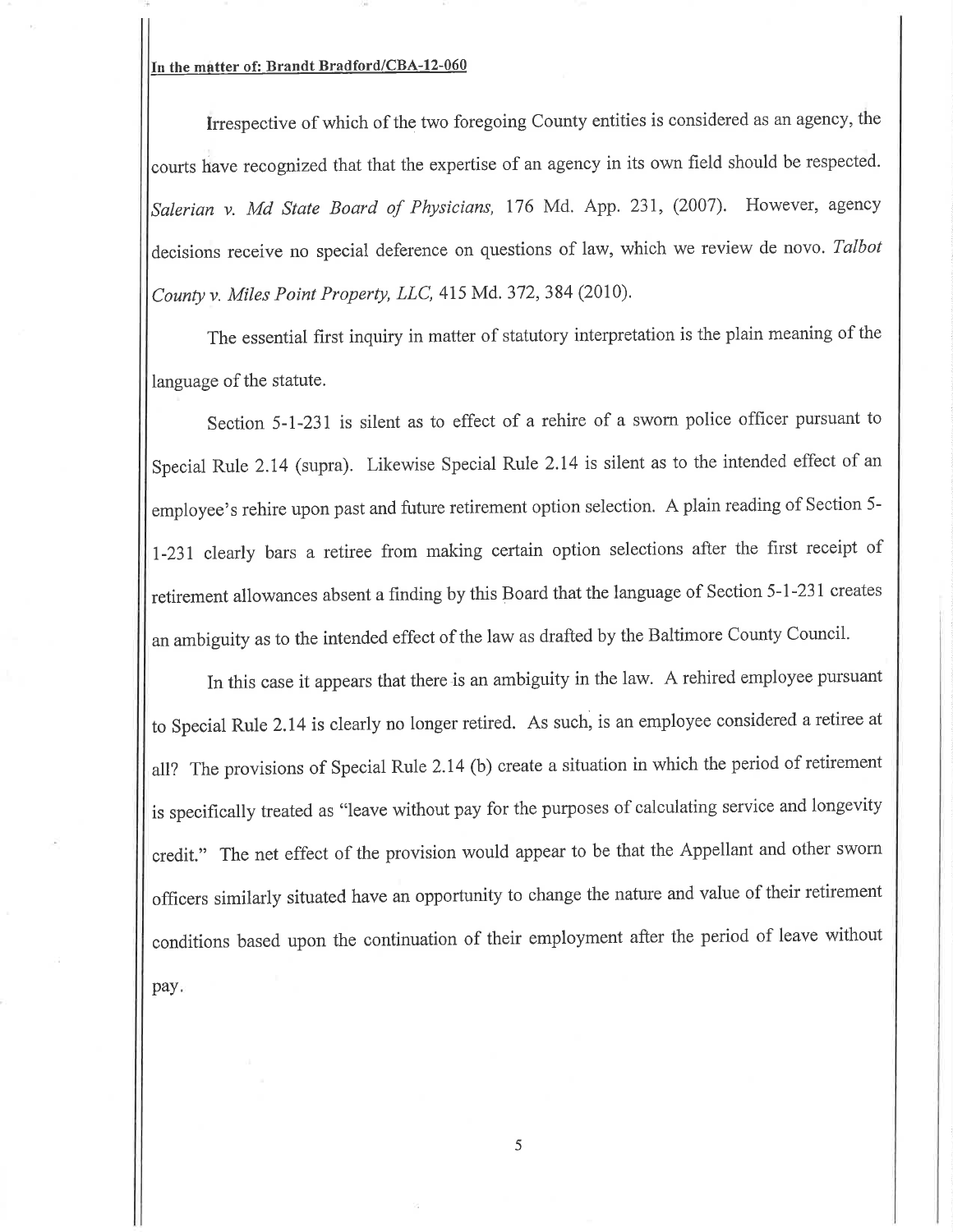# In the matter of: Brandt Bradford/CBA-12-060

The reasoning of the ERS as contained in the June 11,2012 legal opinion from the County Office of Law is as follows as it concems the effect of Special Rule 2.14 and the provisions 5-l-231 of the County Code:

"It may be argued that later enacted law should be read as affording Group <sup>4</sup> retires the right to change options. Courts also hold that statutes should not be read in a vacuum and that we should consider the larger statutory scheme when considering a statute that otherwise appears to be clear and unambiguous. (citations omitted)"

The Maryland Court of Appeals has made it clear that when a body is engaged in statutory interpretation, its goal is to effectuate the intent of the Legislature. Mayor and Town of Oakland v. Mayor and Town Council of Mountain Lake Park, 392 Md. 301, 316 896 A. 2d 1036, <sup>1045</sup>(2006). Where, as in the instant case, a perceived ambiguity in the law exists, a reviewing court then turns its attention to other tools of statutory interpretation including: the construction of the statute, the relation of the statute to other laws in a legislative scheme; the legislative history and he general purpose and intent of the statute. Lewis v. State, 348 Md. 648, 653 (1998).

The operative law before this Board is Special Rule 2.14. It was enacted after Section 5 l-231 of the Code. With the enactment of Special Rule 2.14 there was no accompanying language concerning the effect of a retired police officer returning to duty beyond those provisions above cited.

It appears to this Board that the underlying "legislative scheme" was to encourage retired officers to return to duty in exchange for their reinstatement as sworn officers with their prior retirement being treated as leave without pay. Clearly if one has received monetary retirement benefits which are no longer considered retirement benefits it can be interpreted as the legislative body's intent to render the prior retirement a nullity. Based upon this reasoning the Board concludes that the provisions of 5-l-231 of the County Code are not applicable to the instant